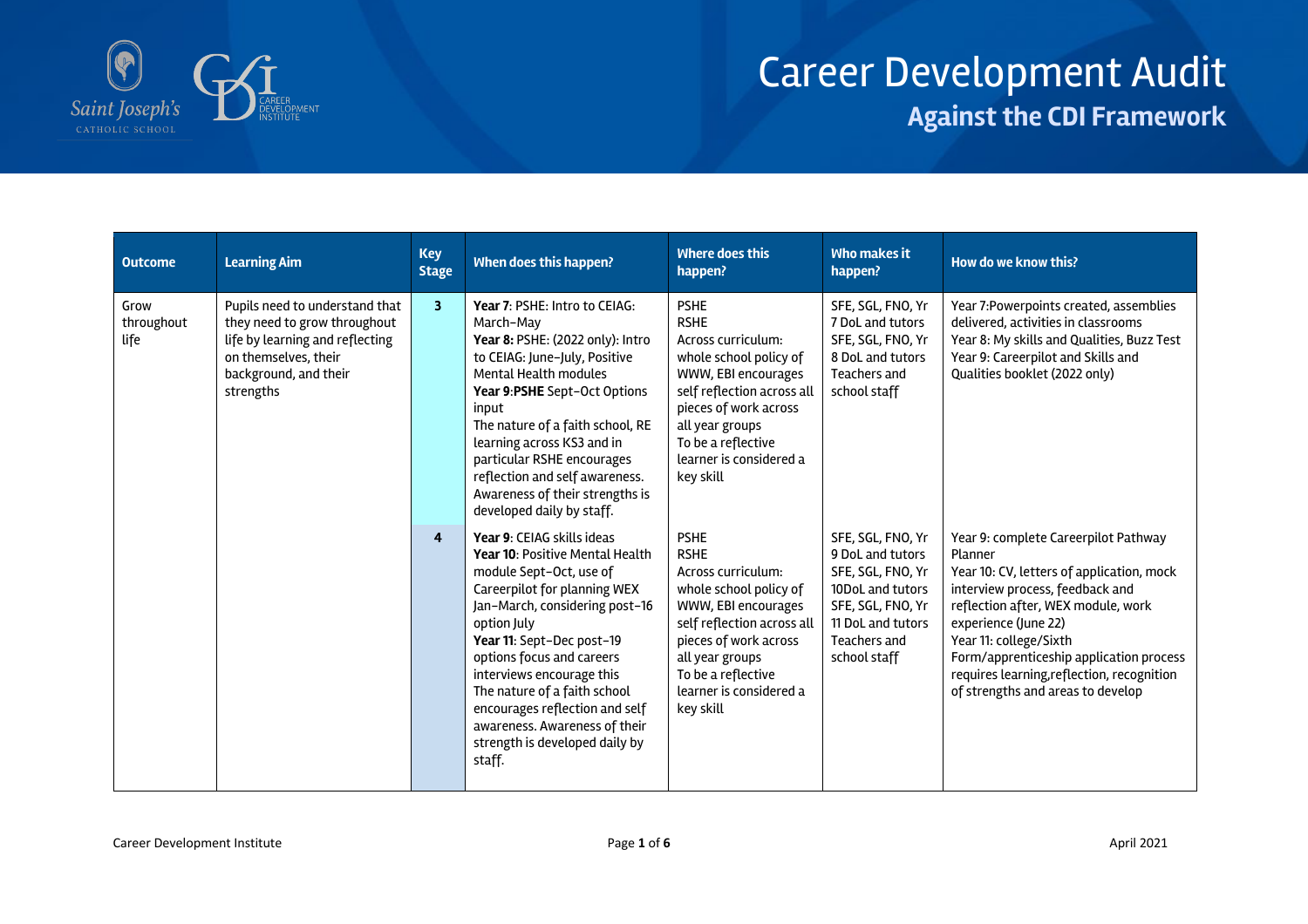| Explore | possibilities | Pupils need to explore the full<br>range of possibilities open to<br>them and learn about<br>recruitment processes and the<br>culture of different<br>workplaces | $\overline{\mathbf{3}}$ | Annual: Skills Day, 6 May 2022                                                                                                                                                                                                                                                                                       | Across school and<br>grounds                                         | <b>SFE and SGL</b>                                                           | Skills Day: whole school off timetable to<br>enjoy a range of workshops and activities<br>offered by over 30 employers in mixed<br>year group groups, designed to promote<br>understanding of different opportunities,<br>workplaces and different recruitment                                          |
|---------|---------------|------------------------------------------------------------------------------------------------------------------------------------------------------------------|-------------------------|----------------------------------------------------------------------------------------------------------------------------------------------------------------------------------------------------------------------------------------------------------------------------------------------------------------------|----------------------------------------------------------------------|------------------------------------------------------------------------------|---------------------------------------------------------------------------------------------------------------------------------------------------------------------------------------------------------------------------------------------------------------------------------------------------------|
|         |               |                                                                                                                                                                  |                         | Weekly:<br>All year groups benefit from 'Job<br>of the week' - HOME   MYPATH<br><b>Careers Resources</b><br>(mypathcareersuk.com)<br>Year 8: use of Buzz Test and<br>Careerpilot help pupils develop<br>understanding of possibilities                                                                               | Tutor time                                                           | SGL, tutors                                                                  | processes<br>Skills Day feedback provides Careers<br>Team with useful feedback that feeds<br>into CEIAG within PSHE                                                                                                                                                                                     |
|         |               |                                                                                                                                                                  |                         | open to them                                                                                                                                                                                                                                                                                                         | <b>PSHE</b>                                                          | FNO, SFE, tutors                                                             |                                                                                                                                                                                                                                                                                                         |
|         |               |                                                                                                                                                                  |                         | Years 7 and 8 also use<br>Careerpilot to research more<br>about working days in the areas<br>they might be interested in                                                                                                                                                                                             |                                                                      |                                                                              | Once registered with Careerpilot, pupils<br>can use it at home to research further<br>also<br>Buzz Test (Year 8) encourages<br>exploration and signposting of a range of<br>career pathways                                                                                                             |
|         |               |                                                                                                                                                                  | 4                       | Annual: Skills Day, 6 May 2022<br>Weekly:<br>All year groups benefit from 'Job<br>of the week' - HOME   MYPATH<br><b>Careers Resources</b>                                                                                                                                                                           | Across school and<br>grounds<br>Tutor time                           | <b>SFE and SGL</b><br>SGL, tutors                                            | Skills Day: whole school off timetable to<br>enjoy a range of workshops and activities<br>offered by over 30<br>employers/FE/HE/Training providers in<br>mixed year group groups, designed to<br>promote understanding of different<br>opportunities, workplaces and different<br>recruitment processes |
|         |               |                                                                                                                                                                  |                         | (mypathcareersuk.com)<br>Year 9 July: use of Careerpilot<br>Pathway Planner to hone<br>understanding of possibilities<br>Year 10 Jan-April: World of Work<br>module in PSHE including CV<br>writing workshop, planning and<br>preparation for Mock Interview<br>Day, researching and applying<br>for Work Experience | <b>PSHE</b><br>Use of 'Going Places'<br>webpage on Careers<br>Portal | SFE, CCL,<br>Enterprise<br>Advisor (CEO)<br>Student, SFE,<br>family support, | Skills Day feedback provides Careers<br>Team with useful feedback<br>All Year 10 pupils take part in Mock<br>Interview Day after applying for a 'Going<br>Places' role and receive feedback from a<br>genuine employer                                                                                  |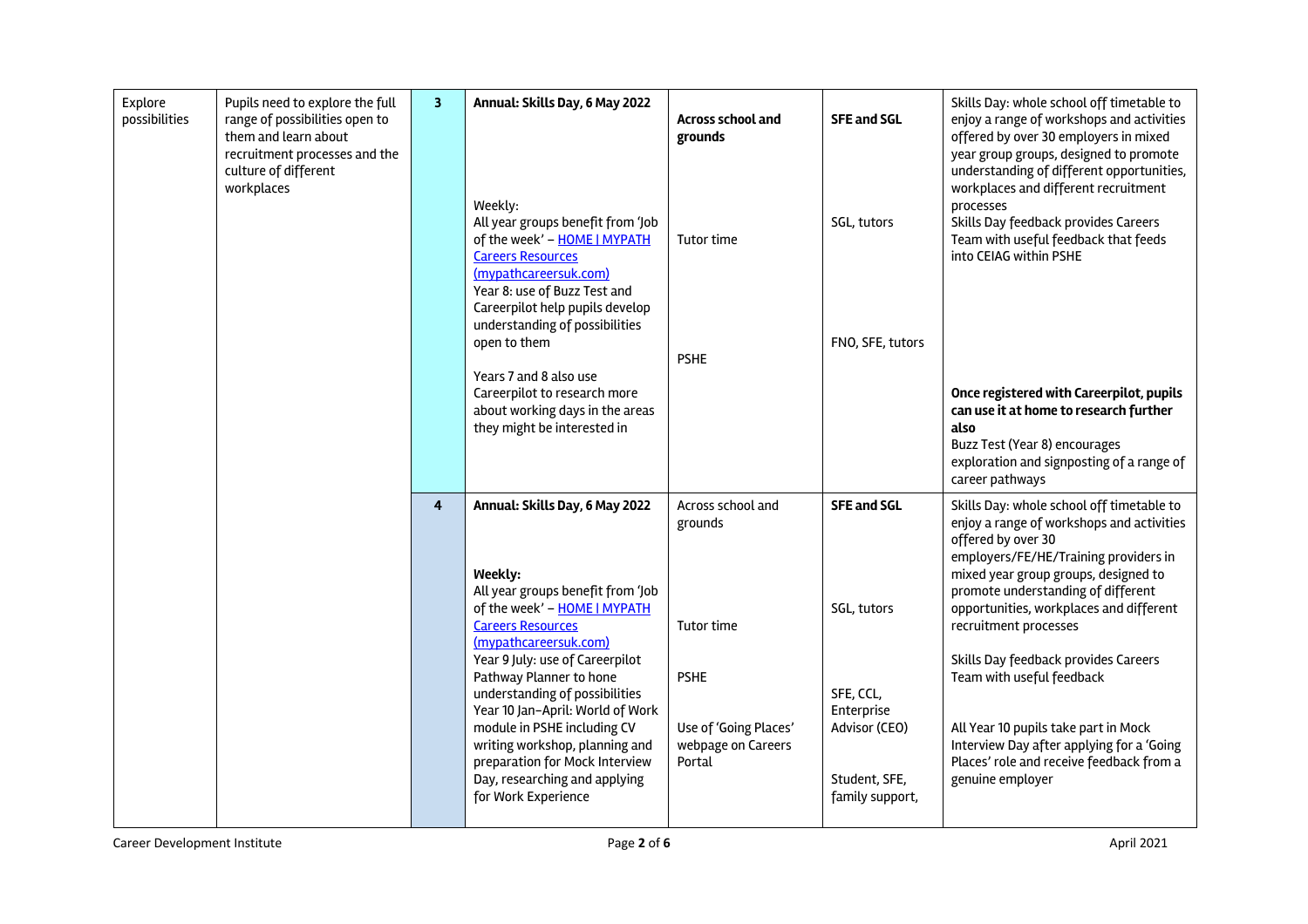|               |                                                                                                              |                         | Year 9, 10 and 11 pupils research<br>jobs, careers and pathways<br>using Careerpilot                                                                                                                                                                                                                                                                                                                                                                                                                                                                                           | At work experience<br>placement/in school<br>experience<br><b>PSHE</b> | WEX placement<br>employer<br>FNO, SFE, tutor                          | Year 10 student takes part in Work<br>Experience placement/ WEX activity at<br>school<br>Once registered with Careerpilot, pupils<br>can use it at home to research further<br>also                                                                                                    |
|---------------|--------------------------------------------------------------------------------------------------------------|-------------------------|--------------------------------------------------------------------------------------------------------------------------------------------------------------------------------------------------------------------------------------------------------------------------------------------------------------------------------------------------------------------------------------------------------------------------------------------------------------------------------------------------------------------------------------------------------------------------------|------------------------------------------------------------------------|-----------------------------------------------------------------------|----------------------------------------------------------------------------------------------------------------------------------------------------------------------------------------------------------------------------------------------------------------------------------------|
| Manage career | Pupils need to manage their<br>career actively, make the most<br>of opportunities and learn<br>from setbacks | $\overline{\mathbf{3}}$ | Resilience is a key skill that is<br>taught in every subject as<br>learners need to be adept at<br>learning from setbacks, and to<br>embrace all the learning<br>opportunities offered to them.<br>This then extends into their<br>personal development also.<br>From Year 7, pupils are<br>encouraged to hold ambitions<br>that challenge their own<br>expectations and are taught to<br>be proactive in accessing these.<br>Developing independence key to<br>managing career actively<br>Year 7 and 8 CEIAG modules<br>support this, Careerpilot tracks<br>and records this | <b>Whole school</b><br>curriculum<br><b>PSHE</b>                       | All staff<br>(including<br>teachers)<br>All subjects<br>FNO, SFE, SGL | Book looks, learning walks, MTPs and<br>LTPs <sup>1</sup> , conversations with pupils and staff<br>-each subject will be able to give<br>examples of making the most of<br>opportunities and learning from setbacks<br>Careerpilot will track and record pupils<br>individual pathways |
|               |                                                                                                              | $\overline{4}$          | Year 10 Jan-April World of Work<br>focus teaches pupils how to<br>write a CV, letter of application<br>and how to prepare for an<br>interview. Mock Interview Day in<br>April delivers feedback which<br>aids active career management.<br>Pupils are encouraged to find<br>own Work Experience<br>placement, support available<br>also.<br>July 2022: post-16 Options<br>Evening; pupils and parents                                                                                                                                                                          | PSHE and off timetable<br>events                                       | SFE, SGL,<br>Enterprise<br>Advisor,<br>employers<br>SGL, KMC, SFE     | CVs, letters of application produced. All<br>Year 10s have a mock interview and<br>receive personalised feedback.<br>Work Experience takes place - many<br>don't find placements at first place<br>applied to                                                                          |

Career Development Institute **Exercise 2021** Page **3** of **6 April 2021** <sup>1</sup> Medium Term Plans and Long Term Plans (Schemes of Learning)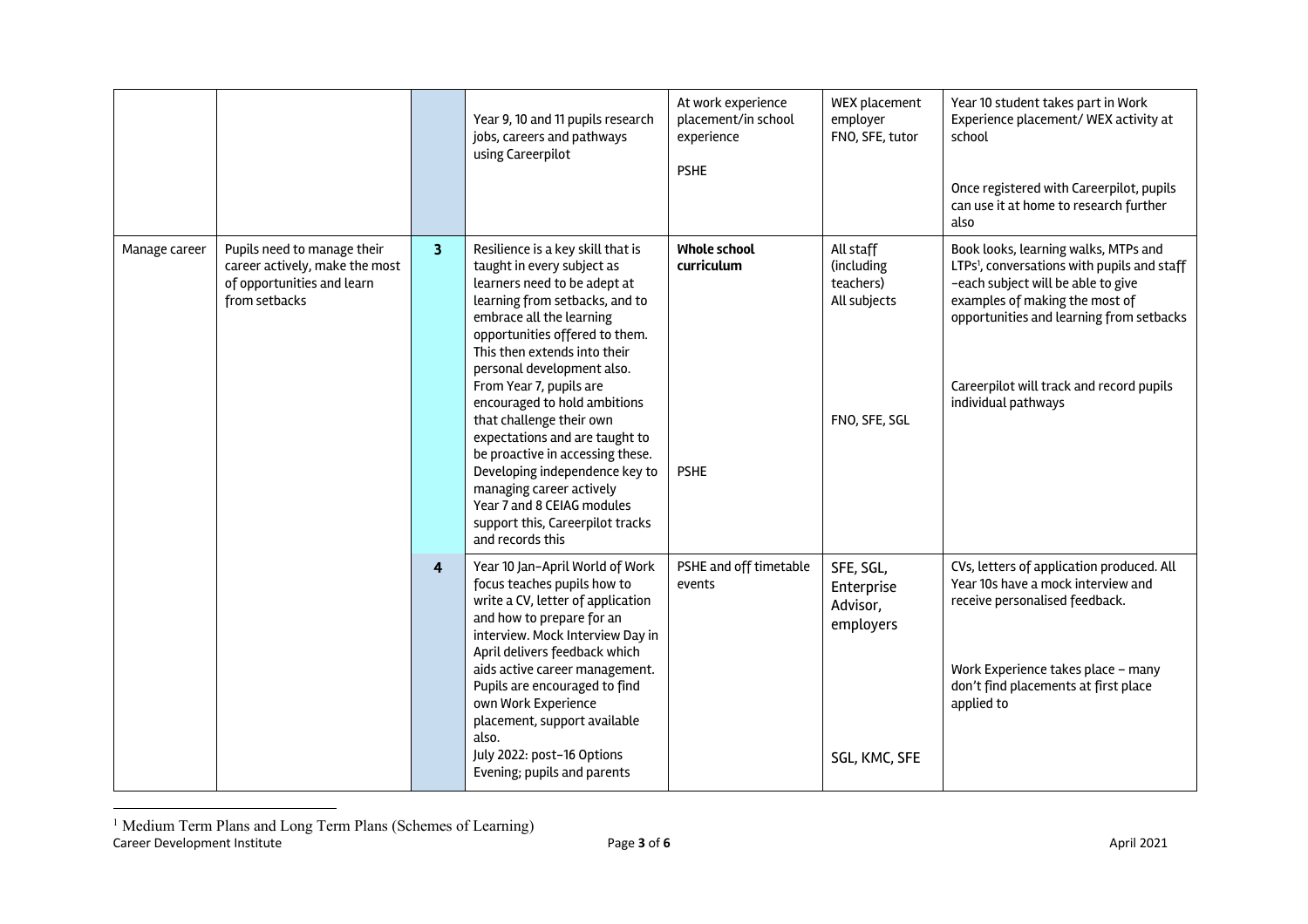|                                 |                                                                                                                                                                              |                         | made aware of opportunities<br>available after 16.<br>Resilience taught through all<br>lessons but also Year 10 Positive<br>Mental Health module, Sept -<br>0ct                                                                                                                                                                                                        |                                                                                                                                         | Teachers and<br>tutors                                                                                |                                                                                                                                                                                                                                                                                                                                                                                                                                       |
|---------------------------------|------------------------------------------------------------------------------------------------------------------------------------------------------------------------------|-------------------------|------------------------------------------------------------------------------------------------------------------------------------------------------------------------------------------------------------------------------------------------------------------------------------------------------------------------------------------------------------------------|-----------------------------------------------------------------------------------------------------------------------------------------|-------------------------------------------------------------------------------------------------------|---------------------------------------------------------------------------------------------------------------------------------------------------------------------------------------------------------------------------------------------------------------------------------------------------------------------------------------------------------------------------------------------------------------------------------------|
| Create<br>opportunities         | Pupils need to create<br>opportunities by being<br>proactive and building positive<br>relationships with others                                                              | $\overline{\mathbf{3}}$ | Year 7 PSHE: RAOK lessons<br>Year 8 PSHE: Positive Mental<br>Health<br>Group work across curriculum<br>Skills Day - working with outside<br>agencies and also across year<br>groups in houses<br>Year 8: 17 June visit to Sparsholt<br>College encouraging proactivitiy<br>and building positive<br>relationships                                                      | <b>RSHE</b><br><b>PSHE</b><br>PE<br>All lessons<br>Extra curricular<br>activities eg team<br>sports, representing<br>school, cadets etc | <b>RE</b> teachers<br>FNO and tutors<br>Skills Day: SFE,<br>SGL and outside<br>agencies               | Evidence in RE books for RSHE<br>PSHE books for PSHE modules<br>Skills Day feedback                                                                                                                                                                                                                                                                                                                                                   |
|                                 |                                                                                                                                                                              | $\overline{4}$          | Year 9: Schools Challenge -<br>working within forms to create<br>projects to improve Salisbury<br>9 <sup>th</sup> July: Year 9 PP learners to<br>Bath Spa university<br>Year 10: Andover College visit<br>6 <sup>th</sup> July ; working with others on<br>a post-16 pathway<br>Skills Day - working with outside<br>agencies and also across year<br>groups in houses | <b>PSHE</b>                                                                                                                             | FNO, tutors, SFE,<br>SGL, Salisbury<br>Chamber of<br>Commerce<br>SFE and teachers<br>SFE and teachers | Students take part and some projects<br>entered into whole Salisbury final<br>Student feedback positive and with<br>regard to being proactive about<br>considering university as an option<br>Student feedback post event show<br>validity of new groups<br>Student and teacher feedback show<br>importance of working across year<br>groups in houses, building and<br>maintaining positive working<br>relationships through the day |
| <b>Balance life</b><br>and work | Pupils need to balance their<br>life as a worker and/or<br>entrepreneur with their<br>wellbeing, other interests and<br>their involvement with their<br>family and community | $\overline{\mathbf{3}}$ | Chaplaincy - support of<br>Salisbury Food Bank<br>Whole school collection<br><b>Christmas Easter for Food Bank</b><br>Time management skills as part<br>of curriculum                                                                                                                                                                                                  | Salisbury Food Bank<br>All members of<br>community                                                                                      | DIN and OBL<br>All teachers                                                                           | Chaplaincy group have been invited to<br>support the work of Salisbury Food Bank<br>and volunteer there in summer term                                                                                                                                                                                                                                                                                                                |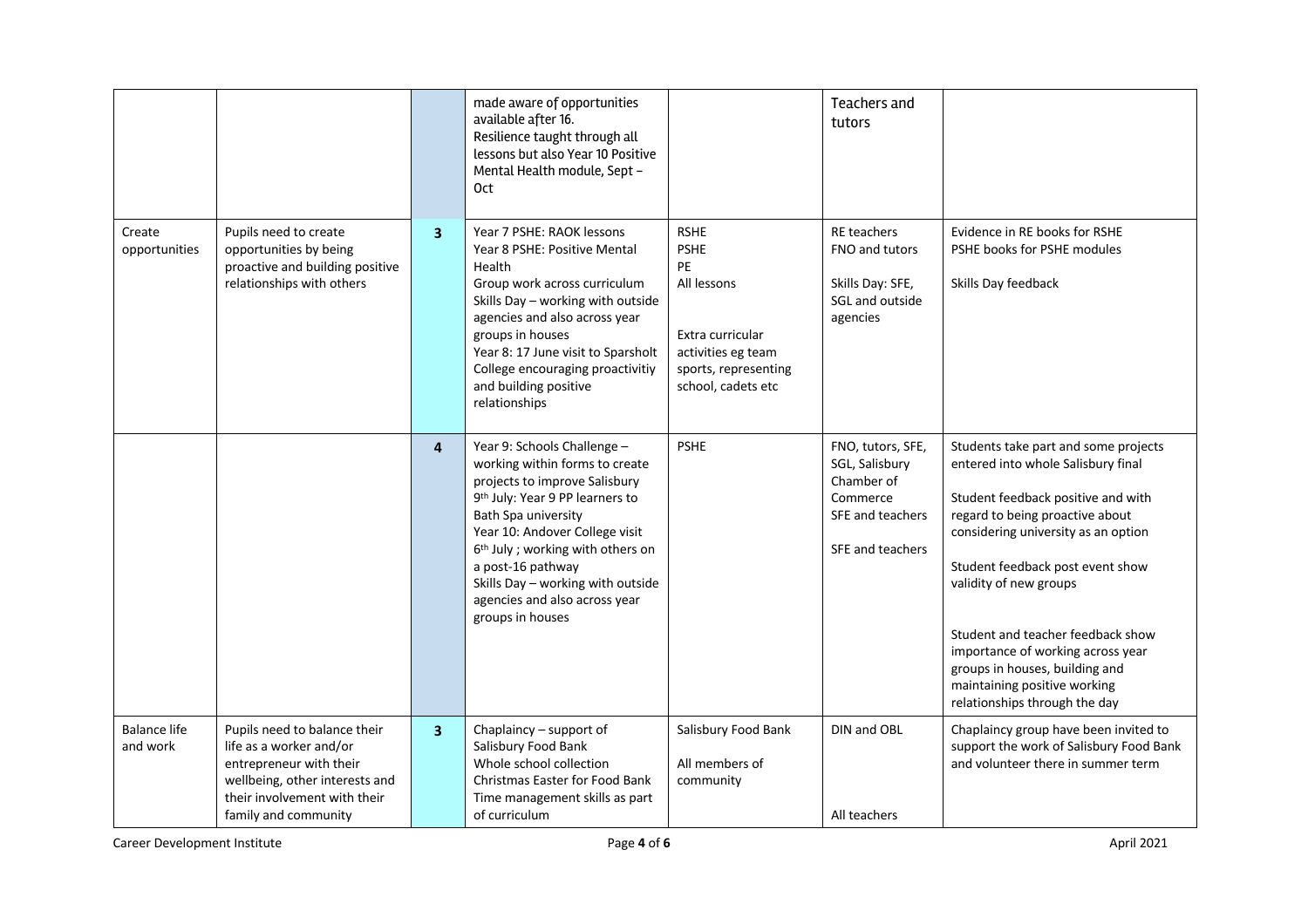|                        |                                                                 |   | Year 7PSHE: Healthy Lifestyle                                                                                                     | Lessons eg timing for<br>assessments<br><b>PSHE</b> | FNO and tutors                                | All pupils helped to understand<br>importance of time management inside<br>and outside of school   |
|------------------------|-----------------------------------------------------------------|---|-----------------------------------------------------------------------------------------------------------------------------------|-----------------------------------------------------|-----------------------------------------------|----------------------------------------------------------------------------------------------------|
|                        |                                                                 |   | Rob Mitchell Olympic Athlete<br>Workshop                                                                                          | Year group workshops<br>and sponsored<br>challenges | Sports for<br>Champions UK                    | Pupils understand healthy food, healthy<br>sleep and positive relationships aid<br>quality of life |
|                        |                                                                 | 4 | Community project as part of D<br>of E curriculum Year 10;<br>community project part of NCS<br>Year 11<br>Whole school collection | Year 10 D of E<br>Year 11 NCS<br>July/August        | <b>CBA</b><br><b>NC</b>                       | D of E evidence for qualification; NCS<br>projects to be completed August 2023                     |
|                        |                                                                 |   | Christmas Easter for Food Bank<br>Time management skills as part<br>of curriculum                                                 | All members of<br>community                         |                                               | Donations to Food Bank delivered<br>Pupils able to manage time effectively in                      |
|                        |                                                                 |   |                                                                                                                                   | All teachers                                        |                                               | lessons and elsewhere                                                                              |
|                        |                                                                 |   | Bath Spa Uni time management<br>course for Yr 11 PP and HA Feb<br>2022<br>Rob Mitchell Olympic Athlete                            | SFE, SBR                                            |                                               | Pupils able to manage time effectively in<br>lessons and elsewhere                                 |
|                        |                                                                 |   | Workshop                                                                                                                          | Year group workshops<br>and sponsored<br>challenges | Sports for<br>Champions UK,<br><b>SFE</b>     | Photos and feedback from students                                                                  |
| See the big<br>picture | Pupils need to see the big<br>picture by paying attention to    | 3 | Year 7 Challenging<br><b>Stereotypes Assembly</b>                                                                                 | PSHE, March 2022                                    | SFE, SGL and<br>outside                       | Feedback from pupils and outside                                                                   |
|                        | how the economy, politics and<br>society connect with their own |   | Year 8 Stem Challenge Day                                                                                                         | Sparsholt College and                               | agencies                                      | agencies<br><b>TBC</b>                                                                             |
|                        | life and career                                                 |   | <b>June 2022</b><br>Skills Day, 6 May 2022<br>International Women's Day<br>speaker March 2022                                     | <b>University Centre</b><br>Nov 21-March 22         | SFE and<br>Sparsholt<br>FNO, SFE, Bath<br>Spa | Whole school experience                                                                            |
|                        |                                                                 |   | Bath Spa Uni PP workshops<br><b>Yrs7-9</b>                                                                                        | <b>PSHE</b>                                         |                                               | PSHE books                                                                                         |
|                        |                                                                 |   | British Values lessons - Yr 7                                                                                                     | March 2022                                          |                                               |                                                                                                    |
|                        |                                                                 |   | and 8<br>Year 7 author visit workshop                                                                                             |                                                     | CCL, Kirsty                                   | Whole year group experience                                                                        |
|                        |                                                                 |   |                                                                                                                                   |                                                     | Applebaum                                     |                                                                                                    |